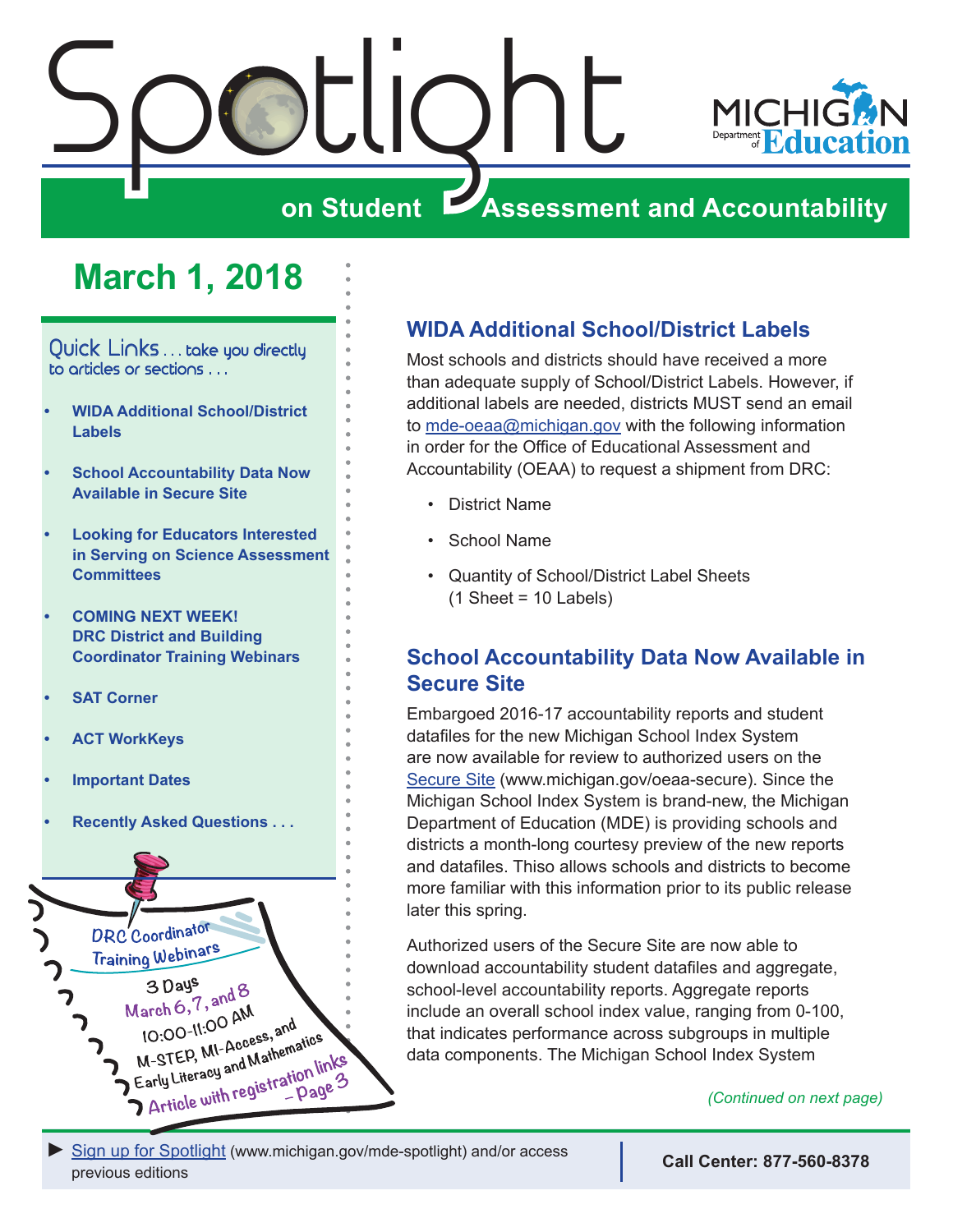<span id="page-1-0"></span>was developed to comply with the accountability requirements set forth in Every Student Succeeds Act of 2015 (ESSA). Overall school index values will be used for identifying schools for state and federal supports.

To get started, review the [2016-17 Resource Toolkit](http://www.michigan.gov/documents/mde/Accountability_Preview_Window_Resource_Toolkit_615468_7.pdf) for the Accountability Preview Window. Additional supporting materials are described and linked in the toolkit.

To access these resources, go to the **Accountability** [web page \(www.mi.gov/mde-accountability\)](http://www.mi.gov/mde-accountability) and look under the **Resources for Educators** section. Click on the [Michigan School Index System Preview Window](http://www.michigan.gov/mde/0,4615,7-140-81376_59490-251853--,00.html)  [Resources - NEW!](http://www.michigan.gov/mde/0,4615,7-140-81376_59490-251853--,00.html) link to access the toolkit.

# **Looking for Educators Interested in Serving on Science Assessment Committees**

The Office of Educational Assessment and Accountability (OEAA) is looking for science educators interested in being a part of the state assessment development process. We take great pride in using Michigan teachers in the production of our assessment items. Participation on the committees includes thorough training in content and instruction in using the Michigan Item Bank System (online repository for clusters, items, stimuli, and contexts).



## **Bias and Sensitivity Review & Content Review – July 16–20, 2018**

Members of each committee will provide feedback and guidance on Draft Science Item Clusters.

- **Bias and Sensitivity Committee (BSC)**  Is there an issue of bias that may negatively impact a student's performance on a test item?
- **Content Advisory Committee (CAC)**  Are the test items aligned to the Michigan Science Standards and are they grade-level appropriate?

## **Item Cluster Writing – July 30–August 3, 2018**

Committee members work to produce science clusters aligned to Michigan's Science Standards. Clusters are developed, written, and entered into the Item Bank System.

## **Content Review with Data – August 20–24, 2018**

Committee members will review field tested Item Clusters and the associated data to consider again issues of bias and content (BSC and CAC). Is there something about a test item that is causing it to perform in a manner other than what is expected?

There are no long-term commitments for these committees. All expenses, including sub pay if needed, are covered. If you have any questions, please email [mde-oeaa@michigan.gov.](mailto:mde-oeaa%40michigan.gov?subject=)

If you are interested in being part of a science assessment committee, you can apply through the [Assessment Committee Participation Application](http://www.cvent.com/surveys/Questions/IDConfirm.aspx?s=06002a4e-c578-417d-807f-542787fad180) located on the [M-STEP web page \(www.michigan.gov/](www.michigan.gov/mstep) [mstep](www.michigan.gov/mstep)) under **Professional Development**.

### *(Continued on next page)*

**Call Center: 877-560-8378** (select appropriate option) for assistance with assessment or accountability issues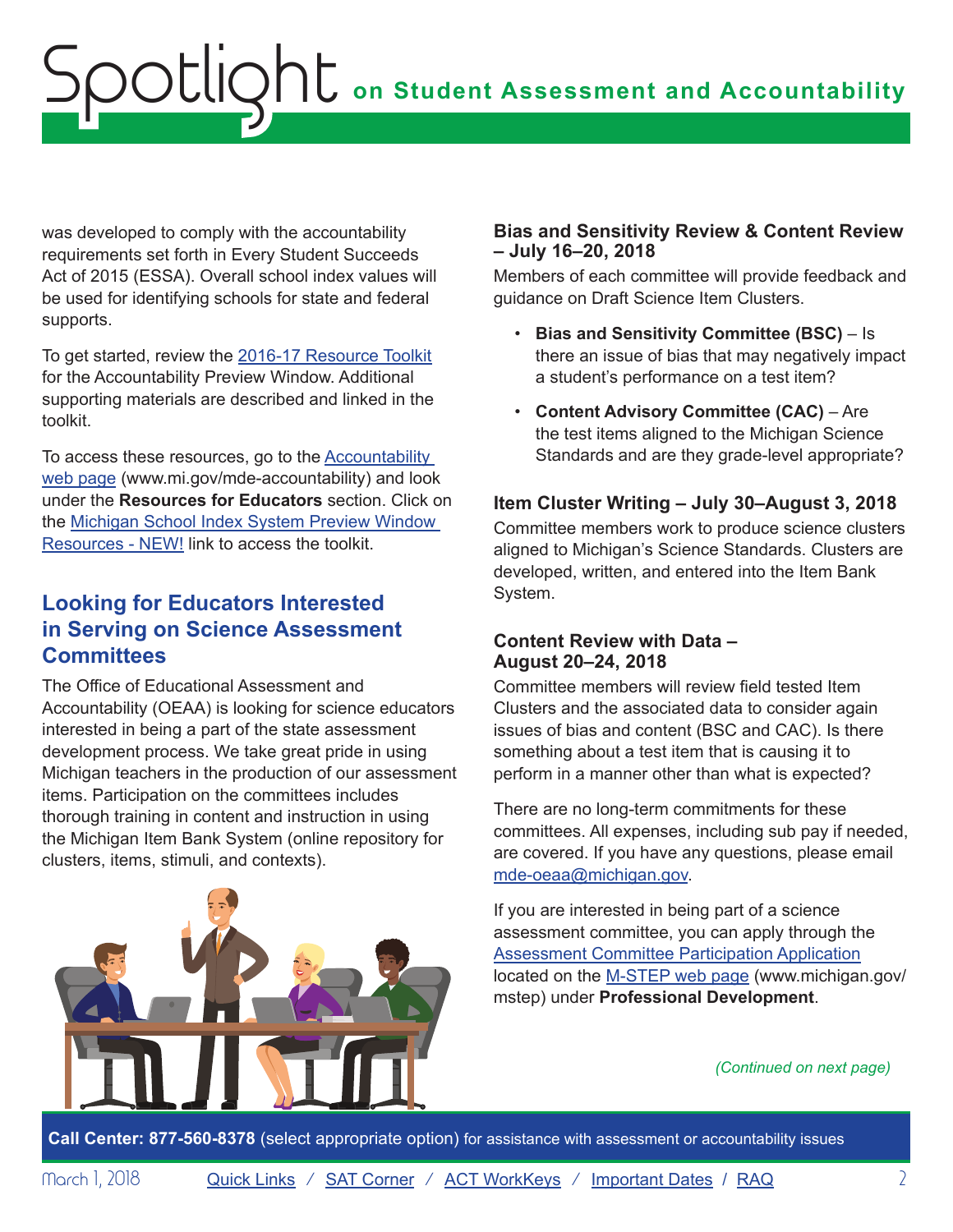# <span id="page-2-0"></span>**COMING NEXT WEEK! DRC District and Building Coordinator Training Webinars**

District and Building Coordinator Training Webinars for the Spring 2018 M-STEP, MI-Access, and K-2 Early Literacy and Mathematics online assessments are coming soon! District and Building Coordinators should attend to learn about:

- an overview of what is new for 2018
- helpful online testing tips
- where to find important resources
- Q&A

The dates and time for each presentation are listed. Click on the link to register for each session. You can also register by going to the following assessment web pages and clicking on the link under the **What's New** section.

[M-STEP](www.michigan.gov/mstep) [\(www.michigan.gov/mstep](www.michigan.gov/mstep))

[MI-Access](http://www.michigan.gov/mi-access) [\(www.michigan.gov/mi-access\)](http://www.michigan.gov/mi-access)

[Early Literacy and Mathematics](www.michigan.gov/earlylitandmath) (<www.michigan.gov/earlylitandmath>)

## **March 6, 2018 from 10:00–11:00 AM – M-STEP Administration Training:**

### Click to Register

Meeting number: 802 315 515 Meeting password: Spring2018

## **March 7, 2018 from 10:00-11:00 AM – MI-Access Administration Training:**

### Click to Register

Meeting number: 803 318 706 Meeting password: Spring2018

### **March 8, 2018 from 10:00-11:00 AM – Early Literacy and Mathematics Administration Training:**

#### Click to Register

Meeting number: 804 567 341 Meeting password: Spring2018

If you are unable to attend any training, a recording of all the Administration trainings will be posted to [eDIRECT](https://mi.drcedirect.com) ([https://mi.drcedirect.com\)](https://mi.drcedirect.com) by the end of the day on **March 9, 2018**.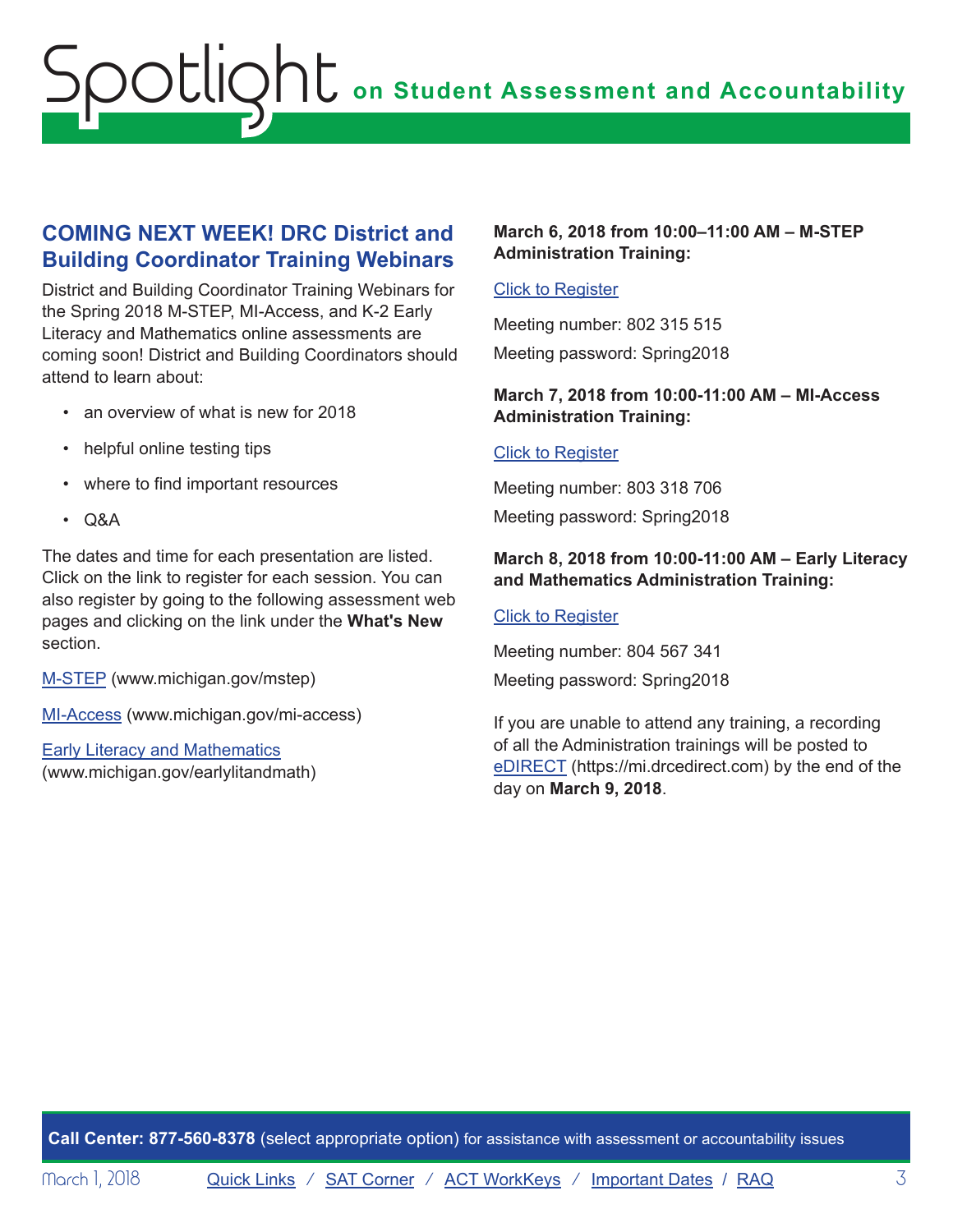# <span id="page-3-1"></span><span id="page-3-0"></span>SAT Corner

 *Information on SAT*™*, PSAT 8/9*™*, and PSAT10*™ *provided by the College Board*

## **Questions about Spring PSAT 8/9, PSAT 10, or SAT?**

- call the Michigan Educator Hotline: 866-870-3127 (select Option 1)
- email [michiganadministratorsupport@](mailto:michiganadministratorsupport%40collegeboard.org?subject=) [collegeboard.org](mailto:michiganadministratorsupport%40collegeboard.org?subject=)

# **Online Supervisor Training**

SAT and PSAT supervisors received an email with a link to the online training modules this week. The email can be forwarded to other staff who may need to participate. If you are an SAT or PSAT supervisor and didn't receive the email, check to see that your correct email address is listed in the EEM. Have your district authorized user make

the corrections in EEM. The training can also be accessed by clicking on this [training link](http://www.collegeboard.org/ptat) ([www.](http://www.collegeboard.org/pta) [collegeboard.org/ptat](http://www.collegeboard.org/pta)).

Supervisors are responsible for training other test day staff in whatever way is most convenient. Examples include sharing the online training or providing training at a staff meeting. Test day staff should sign the testing staff agreement (which will come with the test materials shipment) to verify they have received training.

There is a PowerPoint presentation this year to assist supervisors in [Hall and Room Proctor](https://collegereadiness.collegeboard.org/pdf/hall-and-room-proctor-training.pdf)  [Training.](https://collegereadiness.collegeboard.org/pdf/hall-and-room-proctor-training.pdf) It is available on the [College Board](http://www.collegeboard.org/michigan)  [Michigan web page](http://www.collegeboard.org/michigan) [\(www.collegeboard.org/](http://www.collegeboard.org/michigan) [michigan\)](http://www.collegeboard.org/michigan) in the **Resources** section.

| <b>Role</b>                                                     | <b>Information About Training</b>                                                                                                                                                                                                                                            | <b>How to Access Online</b><br><b>Training</b>                                             |
|-----------------------------------------------------------------|------------------------------------------------------------------------------------------------------------------------------------------------------------------------------------------------------------------------------------------------------------------------------|--------------------------------------------------------------------------------------------|
| <b>SAT Supervisor</b>                                           | Online SAT supervisor training required by supervisors<br>who have not previously completed it.                                                                                                                                                                              | Click on link in training<br>email                                                         |
| PSAT 10 or PSAT 8/9<br>Supervisor                               | Online PSAT supervisor training is optional, but highly<br>recommended. PSAT supervisors are required to read<br>the testing manuals.                                                                                                                                        | Click on link in training<br>email                                                         |
| Services for Students<br>with Disabilities (SSD)<br>Coordinator | Online SSD coordinator training is optional but highly<br>recommended. The SSD coordinator training modules<br>are the same as the supervisor training modules. Must<br>be trained in some way by test supervisor if acting as<br>associate supervisor or hall/room proctor. | Supervisor forwards the<br>training email and click on<br>link                             |
| Backup Supervisor for SAT,<br>PSAT 10, and PSAT 8/9             | Online supervisor training is optional but highly<br>recommended. Must be trained by the test supervisor<br>in some way.                                                                                                                                                     | Supervisor forwards the<br>training email and click on<br>link                             |
| Associate Supervisors for<br><b>SAT</b>                         | Online SAT training modules for associate supervisors<br>is optional but highly recommended. Must be trained<br>by the test supervisor in some way.                                                                                                                          | Supervisor forwards the<br>training email and click on<br>link<br>(Continued on next page) |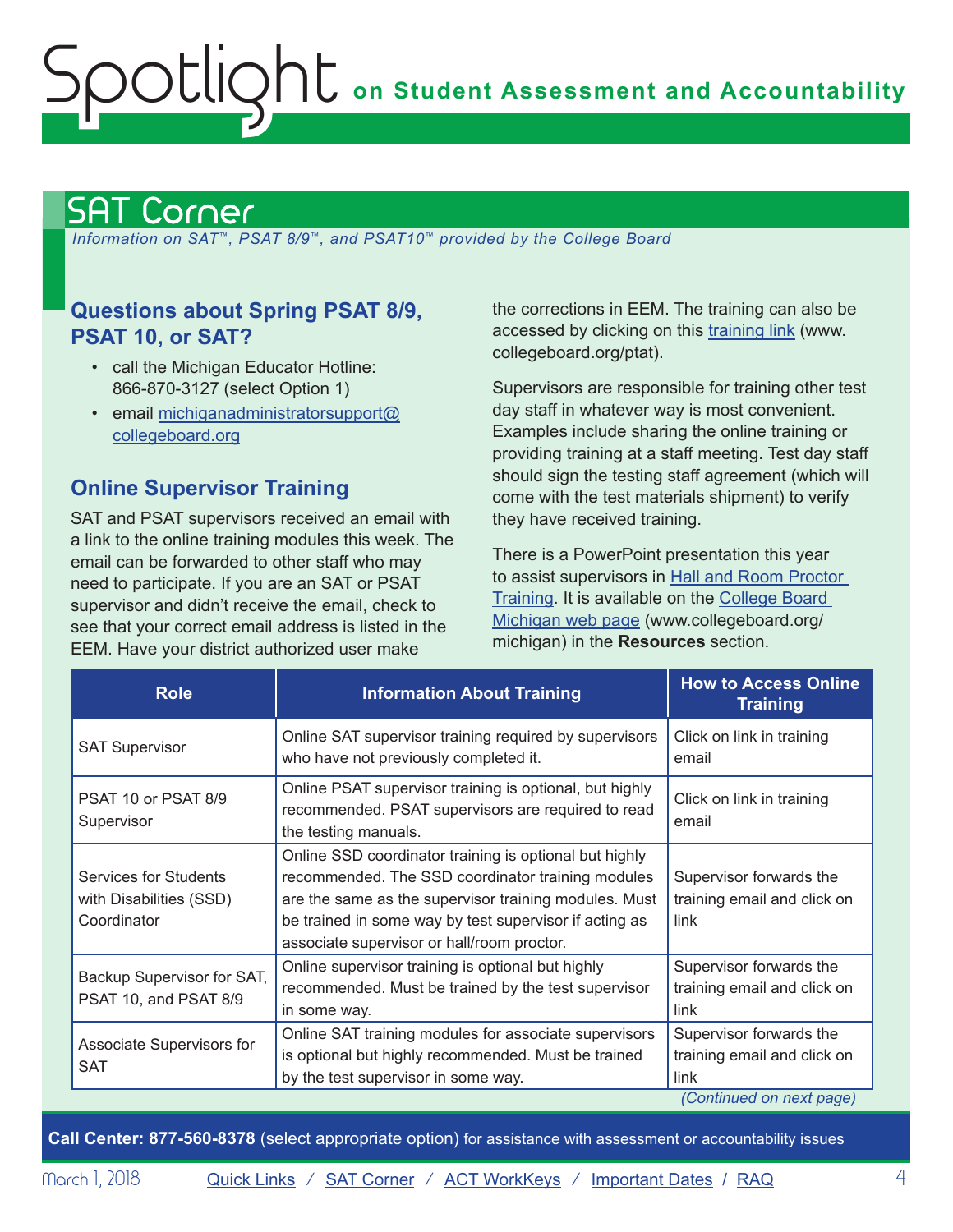| <b>Role</b>                                                 | <b>Information About Training</b>                                                                                  | <b>How to Access Online</b><br>Training                        |
|-------------------------------------------------------------|--------------------------------------------------------------------------------------------------------------------|----------------------------------------------------------------|
| Associate Supervisors for<br>PSAT 10 and<br><b>PSAT 8/9</b> | Online PSAT training is optional but highly<br>recommended. Must be trained by the test supervisor<br>in some way. | Supervisor forwards the<br>training email and click on<br>link |
| Hall and Room Proctors for<br>SAT, PSAT 10, and PSAT<br>8/9 | Must be trained by the test supervisor in some way.<br>Online PowerPoint is available.                             | <b>PowerPoint link</b>                                         |

# **English Learner Supports**

English learners taking the Michigan-provided SAT with Essay, PSAT 10, and PSAT 8/9 for 9th grade will have access to translated test directions and word-for-word bilingual glossaries. When these supports are used, the assessment results are college and scholarship-reportable and do not require an approval or request in SSD Online. Please note that these supports are not currently available when taken on a national, weekend administration of the SAT.

Translated test directions are supported in Albanian, Arabic, Bengali, Chinese (Mandarin), Gujarati, Haitian Creole, Hindi, Polish, Portuguese, Russian, Spanish, Urdu and Vietnamese. Wordfor-word glossaries are available in the languages previously listed, as well as French, Somali, Italian, Cambodian (Khmer), Burmese, German, Hmong, Japanese, Korean, Nepali, Punjabi, Romanian, and Swahili. The College Board also supports "on the fly" translation of test directions by district-approved translators. Translators must also adhere to the testing staff requirements of the College Board and the Michigan Department of Education. When the English learner supports are used, students can be tested in the standard testing rooms, unless they are approved for accommodations that require testing in a separate

testing room. Schools will be required to print the necessary translations, which are available for SAT with Essay, PSAT 10, and PSAT 8/9 for 9th grade.

Schools can also provide glossaries, if needed. Students may not bring their own glossaries to the testing room on test day. The glossary used must be from the approved glossary list and distributed by the school on test day, **after** it is checked to make sure nothing has been added or inserted in the book.

**IMPORTANT NOTE:** The translated test directions are not Michigan-specific, but will provide all relevant directions for students. The directions do not include specific timing information, so test supervisors and associate supervisors should make sure students understand they should pay attention to the timing instructions provided verbally and written on the board.

# **Upcoming Webinar**

[Register for the Testing Tips webinar \(www.tinyurl.](http://www.tinyurl.com/MichiganTestingTips) [com/MichiganTestingTips\)](http://www.tinyurl.com/MichiganTestingTips) on **March 21, 2018 from 3:00-4:00PM**. This webinar will cover helpful hints for a successful preadministration session and test day. If you cannot attend the live webinar, register so you can receive the presentation and recording by email after its completion.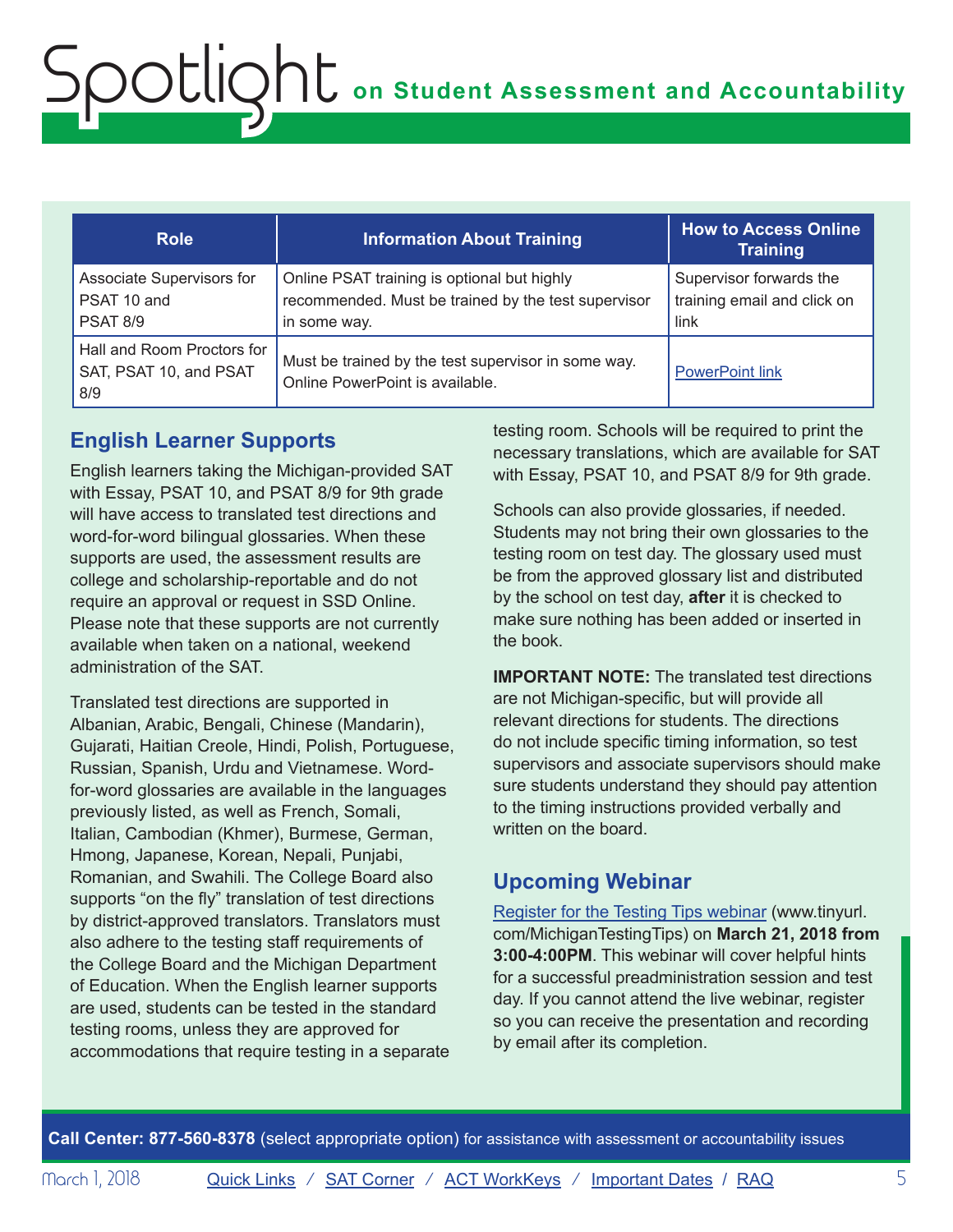<span id="page-5-1"></span><span id="page-5-0"></span>

Information on ACT WorkKeys<sup>®</sup> provided by the ACT<sup>®</sup>.

# **ACT WorkKeys: Testing Staff Requirements**

This week's article overviews the ACT WorkKeys testing staff requirements. All the information in this article can readily be found in the **ACT WorkKeys Test Coordinator Information Manual**, located on the [ACT hosted website \(http://www.act.org/](http://www.act.org/stateanddistrict/michigan) [stateanddistrict/michigan\)](http://www.act.org/stateanddistrict/michigan) in the **Preparation** stage.

ACT WorkKeys test coordinators are responsible for selecting their test day staff using the guidelines below. The MDE Assessment Integrity Guide provides additional guidance on the identification of testing personnel.

## **Who May Not Act as ACT WorkKeys Testing Staff**

The following people may NOT act as ACT WorkKeys testing staff:

- high school students, volunteers, and lowerdivision undergraduates
- anyone who intends to take ACT WorkKeys tests within the next 12 months
- anyone involved in ACT WorkKeys test preparation activities at any time during the current testing year (September 1, 2017 through August 31, 2018), due to potential conflict of interest (**Note:** ACT recognizes that the normal duties of a counselor or

teacher may involve some responsibilities of test preparation. These activities are not a conflict of interest, provided they are part of job responsibilities defined by one's employer and the employer is not a commercial enterprise.)

In addition, to protect you and your relatives or wards from allegations of impropriety, if any relative or ward will test at your site or at any school within the state on the same test date:

- you may **not** serve as test coordinator or substitute test coordinator for the administration of the tests that day (you must delegate all supervisory responsibilities for that date – including the receipt and return of test materials – to a qualified colleague)
- you may **not** have access to the secure test materials prior to test day
- you **may** serve as a room supervisor or proctor, provided that the examinee is not assigned to a test in a room where you are working (you must not have access to the examinee's answer document or test materials)

Relatives and wards include children, stepchildren, grandchildren, nieces, nephews, siblings, in-laws, spouses, and persons under your guardianship.

*(Continued on next page)*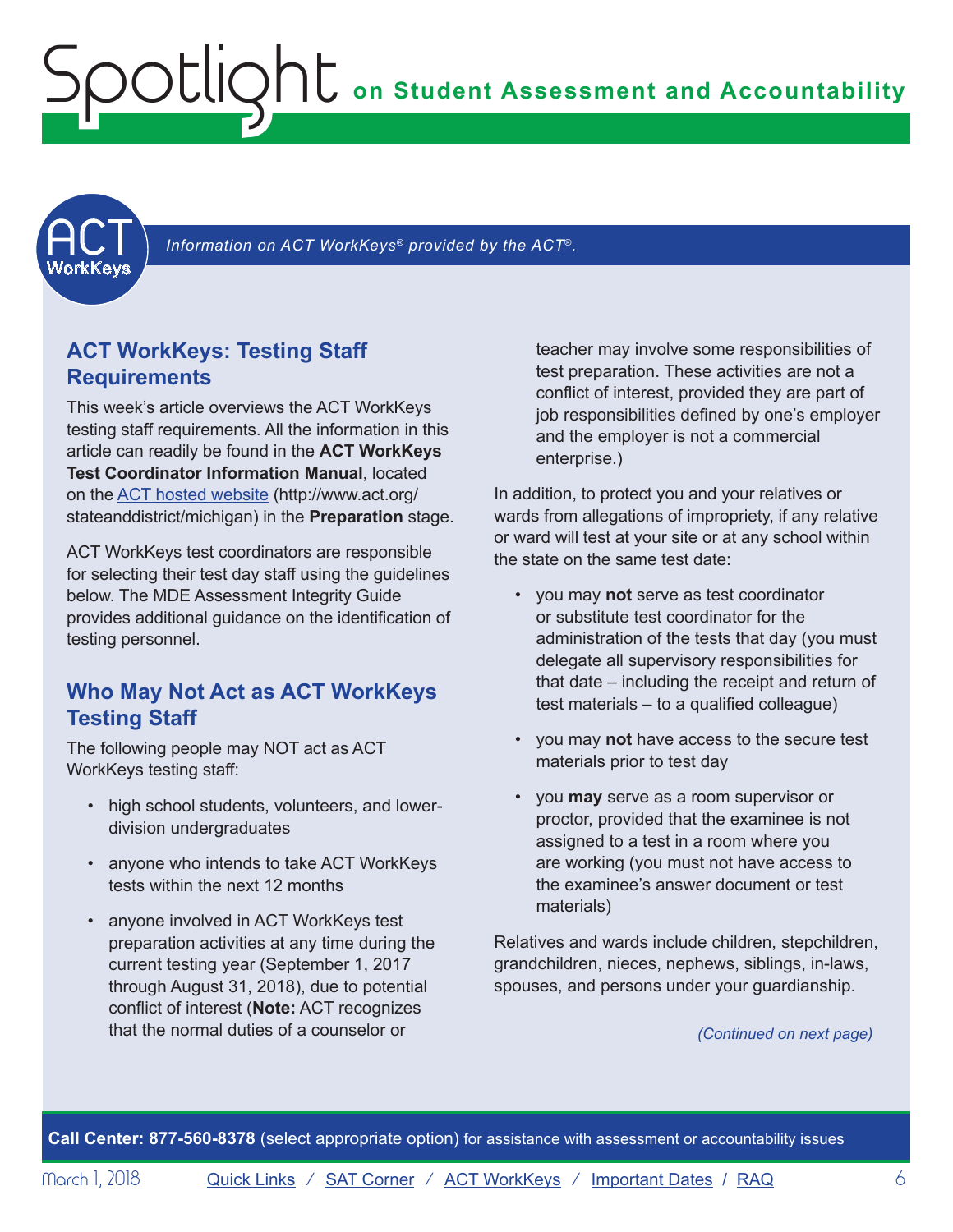To protect athletic coaches and student-athletes from the appearance of a conflict of interest, an athletic coach:

- may **not** have access to secure test materials before or after testing
- **may** serve as a room supervisor but may not supervise one-on-one testing for any student athlete

This policy applies to any head or assistant coach of any high school or college athletics, whether or not the sport is in season at the time of testing.

Scores for an examinee will be cancelled if any of these policies are violated.

# **The ACT WorkKeys Test Coordinator**

The ACT WorkKeys test coordinator ensures that examinees testing at your site test under the same conditions as examinees at every other site. The test coordinator can serve at only one school. Specific responsibilities of the ACT WorkKeys test coordinator include:

## **Facilities and Staffing:**

- selecting and reserving test rooms, and preparing them for test day according to ACT guidelines
- selecting and training qualified testing staff

## **Before Testing**

- the Test Coordinator Information manual and following its policies and procedures
- viewing and participating in training provided by ACT
- determining and documenting ACT WorkKeys accommodations
- ordering additional materials for examinees, as needed
- receiving, checking in, and securely storing test materials
- arranging for testing staff to apply barcode labels on the answer documents and gridding responses to the State Use Questions found in the Administration Supplement
- arranging for examinees to complete the nontest portions of their answer documents
- preparing rosters and organizing test materials
- notifying examinees of the test date(s), location, and materials needed

## **On Test Day**

- conducting a briefing session for testing staff
- counting and distributing test materials to staff
- supervising and assisting staff during testing
- arranging for transfer of test responses to answer documents for examinees approved for alternate response modes
- serving as room supervisor as needed
- ensuring that tests are administered in strict compliance with all policies and procedures as documented in the manual(s) and any supplements provided

*(Continued on next page)*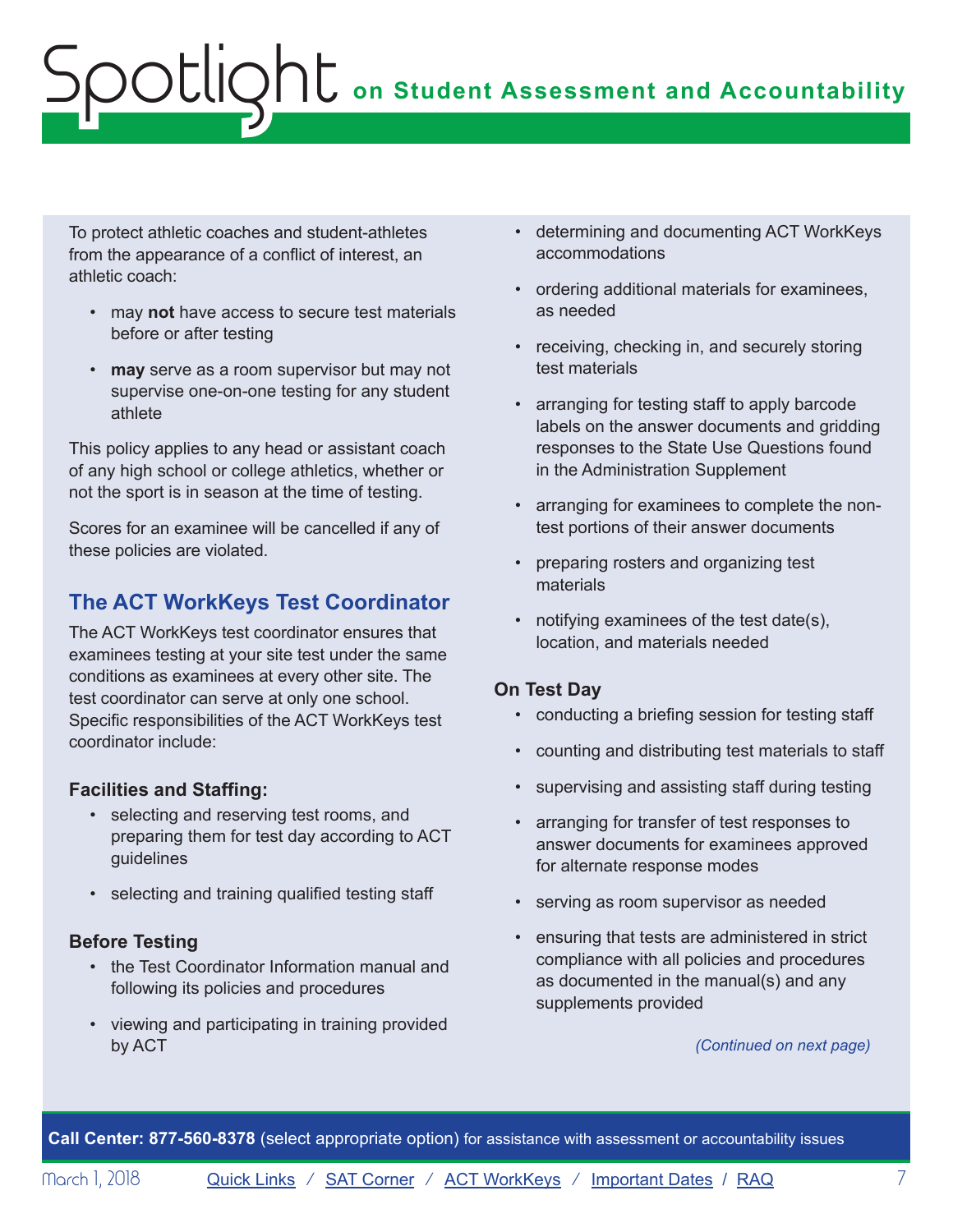## **After Testing**

- collecting and accounting for all test materials
- ensuring completeness and accuracy of all forms
- returning answer documents, forms, and test materials to ACT immediately after each test date
- setting aside answer documents and manuals to use for makeup testing, if applicable
- ordering standard time makeup testing materials, if applicable
- cooperating with ACT and the state or district in resolving irregularities

# **The ACT WorkKeys Substitute Test Coordinator**

The ACT WorkKeys test coordinator should select a substitute test coordinator to serve as the ACT WorkKeys test coordinator if the ACT WorkKeys test coordinator becomes ill or is otherwise unable to be present on test day, The substitute ACT WorkKeys test coordinator is encouraged to assist the ACT WorkKeys test coordinator prior to, during, and after test day. He or she is also expected to participate in training provided by ACT prior to the ACT WorkKeys test date.

If the ACT WorkKeys test coordinator is not able to supervise the ACT WorkKeys test administration, the substitute test coordinator must be listed on the ACT WorkKeys Standard Time Testing Staff List and, if appropriate, the ACT WorkKeys Accommodations/Supports Testing Staff List.

# **The ACT WorkKeys Test Accommodations Coordinator**

The ACT WorkKeys test coordinator may select an ACT WorkKeys test accommodations coordinator who will be responsible for the following:

- reading the ACT WorkKeys Administration Manual for Accommodations and English Learner Supports and following its policies and procedures
- assisting the ACT WorkKeys test coordinator in his or her responsibilities, as needed
- assisting the ACT WorkKeys test coordinator to determine and document ACT WorkKeys accommodations as needed
- viewing and participating in accommodations training provided by ACT

# **The ACT WorkKeys Room Supervisor**

Each room is required to have a room supervisor who must serve for the entire session. The test coordinator may serve as room supervisor if only one room is used. Room supervisors may be current or retired faculty members, school administrative or clerical employees, substitute teachers, student teachers, or paraprofessionals.

Specific responsibilities of the ACT WorkKeys room supervisor include:

- reading the applicable ACT WorkKeys Administration Manual and following its policies and procedures\*
- attending the training and briefing sessions conducted by the test coordinator\*

*(Continued on next page)*

**Call Center: 877-560-8378** (select appropriate option) for assistance with assessment or accountability issues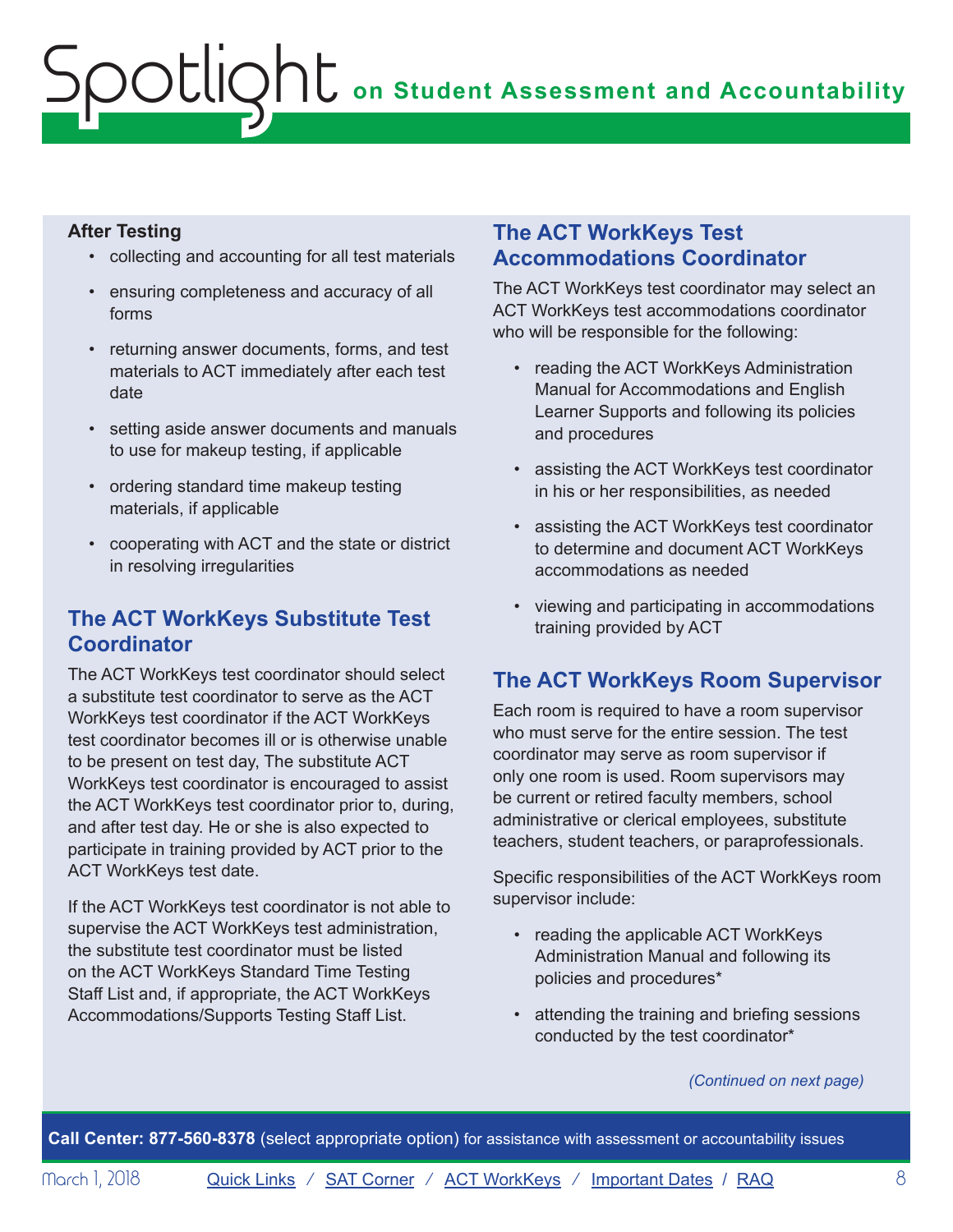- admitting examinees into the test room and directing them to seats\*
- ensuring that all examinees admitted to the test room are assigned to the same test timing or timing code
- taking responsibility for the test room and providing an environment conducive to testing
- counting test booklets upon receipt from test coordinator
- distributing test materials, keeping test booklets in sequential serial number order\*
- reading verbal instructions to examinees verbatim
- properly timing tests and recording the start, five-minutes-remaining, and stop times on the Timing Report
- completing all information on the applicable ACT WorkKeys Administration Forms Folder
- monitoring examinees and materials at all times\*
- walking around the test room during testing to replace defective materials and to be sure examinees are working on the correct sections of the test booklet and answer document\*
- actively monitoring examinees during the entire test session to discourage and detect prohibited behavior\*
- collecting and accounting for all answer documents and test booklets before dismissing examinees\*
- recording detailed documentation of any irregularities and, as required, voiding examinees' tests
- returning all test materials and forms to the test coordinator after testing
- \* Proctors may assist with these activities.

# **The ACT WorkKeys Proctor(s)**

Proctors assist the room supervisor and may be current or retired faculty members, school administrative or clerical employees, substitute teachers, student teachers, or paraprofessionals. As test rooms increase in size, a minimum number of proctors are required:

| <b>Standard Time Test Room</b> |                        |  |  |
|--------------------------------|------------------------|--|--|
| <b>Examinees</b>               | <b>Proctors Needed</b> |  |  |
| $1 - 25$                       |                        |  |  |
| 26-50                          |                        |  |  |
| 51-100                         | 2                      |  |  |
| 101-150                        | 3                      |  |  |
| 151-200                        |                        |  |  |

| <b>Accommodations Test Room</b> |                        |  |  |  |
|---------------------------------|------------------------|--|--|--|
| <b>Examinees</b>                | <b>Proctors Needed</b> |  |  |  |
| $1 - 10$                        |                        |  |  |  |
| $11 - 20$                       |                        |  |  |  |
| $21 - 30$                       | $\mathcal{P}$          |  |  |  |
| $31 - 40$                       | 3                      |  |  |  |
| 41-50                           |                        |  |  |  |

At the conclusion of testing, the proctor(s) will assist the room supervisor with counting and preparing all test materials for return to the ACT WorkKeys test coordinator.

*(Continued on next page)*

**Call Center: 877-560-8378** (select appropriate option) for assistance with assessment or accountability issues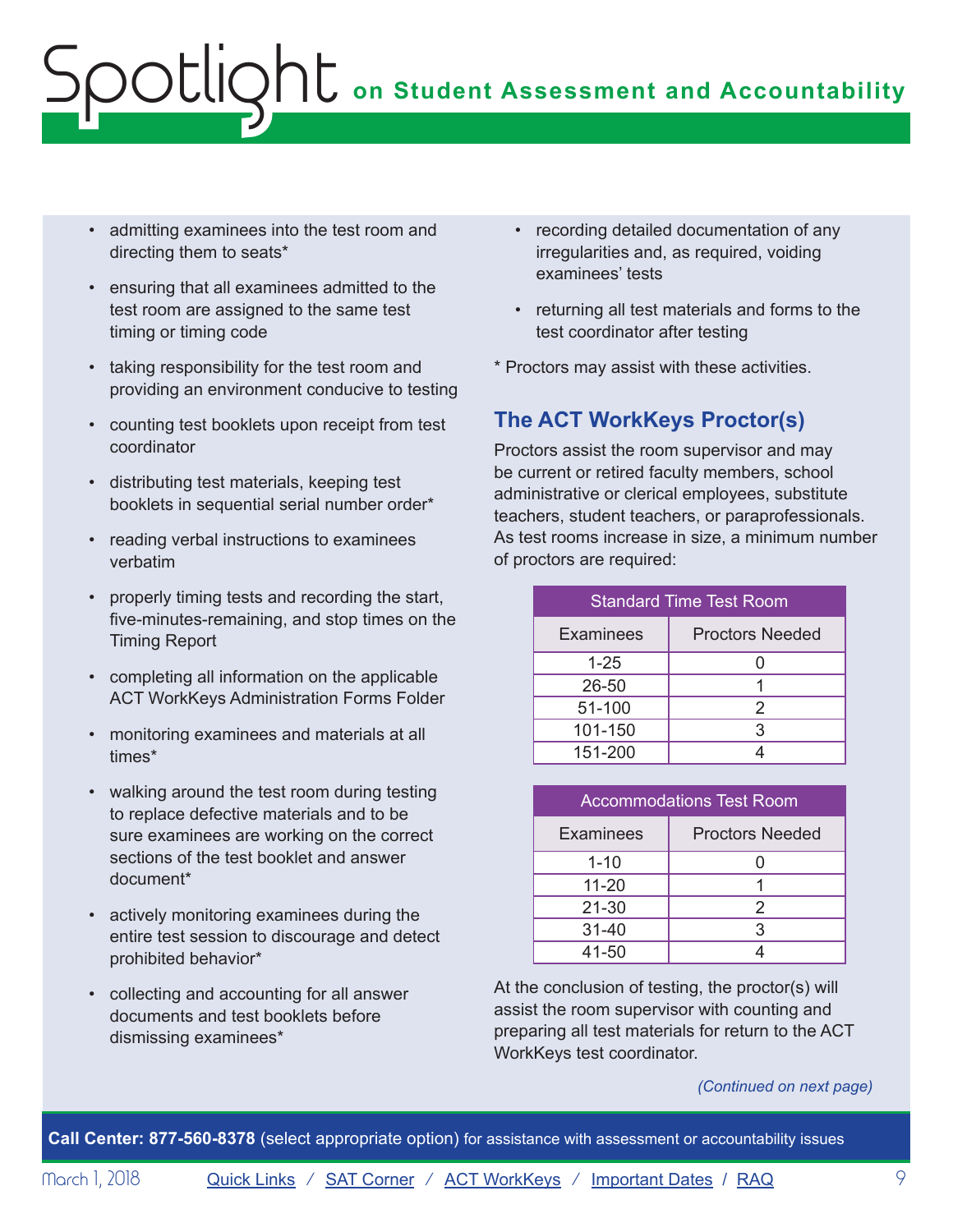# **ACT WorkKeys Rotating Proctors**

Proctors are normally expected to serve in their assigned room for the entire test session. However, if schedules require, proctors may be "rotated" or replaced at the mid-morning break, provided no room is ever left unattended.

# **Training ACT WorkKeys Testing Staff**

For standardized testing to occur successfully, it is critical that every test site follow the same procedures. To achieve this, staff members must understand their responsibilities.

The ACT WorkKeys test coordinator is required to hold a training session before test day to prepare staff for test day activities. In addition, on each test day morning, the ACT WorkKeys test coordinator is required to hold a briefing session to discuss any site-specific information, last-minute issues that arise, or concerns staff members may have.

# **Administration Manuals**

ACT provides the ACT WorkKeys Administration Manuals to communicate its expectations. The manuals are proprietary information and are copyrighted by ACT. They are to be used only for the purpose of administering the ACT WorkKeys tests and are not to be copied or shared for any other purpose. Be sure to provide each testing

staff member the appropriate ACT WorkKeys Administration Manual before the training session. It is especially important that room supervisors read and understand the policies, procedures, and directions.

# **Supplements**

Supplements or notices may be sent to test coordinators before the test day via email, or included with test materials shipments. These supplements contain the most up-to-date information on policies and procedures. They should be distributed to all staff and are intended to augment and improve on the policies and procedures contained in the administration manuals.

# **Contacting ACT**

If you have questions, you may:

- 1. contact ACT via the [Contact Us web page](http://www.act.org/aap/state/contact.html) (<www.act.org/aap/state/contact.html>)
- 2. call ACT at 800-553-6244 9:30 AM – 6:00 PM ET
	- standard time: ext. 2800
	- accommodations: ext. 1788
- 3. email accommodations questions to [ACTStateAccoms@act.org](mailto:ACTStateAccoms%40act.org?subject=)

**Call Center: 877-560-8378** (select appropriate option) for assistance with assessment or accountability issues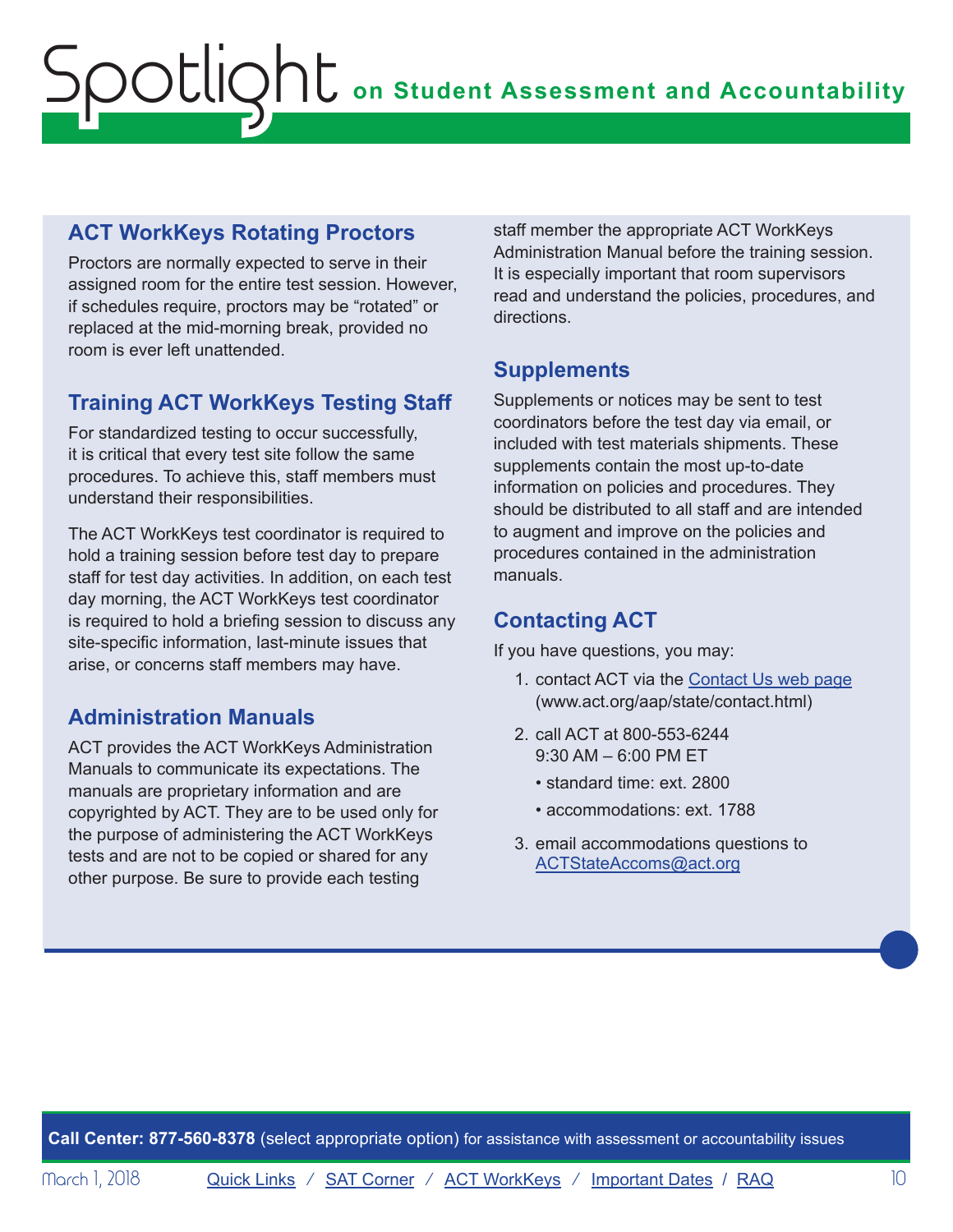# <span id="page-10-1"></span><span id="page-10-0"></span>**Important Dates**

# **Approaching Deadlines!**

## **March 8, 2018:**

• **M-STEP, MI-Access,** and **Early Literacy & Mathematics Benchmark** Alternate INSIGHT Availability Request window **DEADLINE** for schools that hold regular instructional hours after 4:00 PM and plan to schedule test sessions that extend beyond 4:00 PM .

# **Coming Next Week . . .**

## **March 6, 2018 from 10:00–11:00 AM:**

• **M-STEP Administration Training:** Click to Register Meeting number: 802 315 515 Meeting password: Spring2018

## **March 7, 2018 from 10:00–11:00 AM:**

• **MI-Access Administration Training:** Click to Register Meeting number: 803 318 706 Meeting password: Spring2018

## **March 8, 2018 from 10:00–11:00 AM:**

• **Early Literacy and Mathematics Administration Training:**

Click to Register Meeting number: 804 567 341 Meeting password: Spring2018

# **March 2018**

## **March 16, 2018:**

• **WIDA** Additional Material Orders in WIDA AMS

## **March 20, 2018, 3:30–4:30 PM:**

• **ACT WorkKeys** Q&A Session - pre-registration is required

## **March 21 – 28, 2018:**

• **SAT with Essay, PSAT 10,** and **PSAT 8/9 for 9th Grade** Additional Material Order Window for standard testing materials

## **Now – March 23, 2018:**

• **WIDA AMS** Test Setup Available

## **Now – May 22, 2018:**

• **M-STEP** and **MI-Access** Off-Site Test Administration Request window for individual students, such as homebound or expelled with service students – submit request [here](https://baameap.wufoo.com/forms/offsite-test-administration-request-spring-2018/) ([https://baameap.wufoo.com/forms/offsite-test](https://baameap.wufoo.com/forms/offsite-test-administration-request-spring-2018/)[administration-request-spring-2018/\)](https://baameap.wufoo.com/forms/offsite-test-administration-request-spring-2018/)

### **Now – March 23, 2018**

• **WIDA ACCESS for ELLs** and **WIDA Alternate ACCESS for ELLs** testing window

*(Continued on next page)*

**Call Center: 877-560-8378** (select appropriate option) for assistance with assessment or accountability issues

Morch 1, 2018 [Quick Links](#page-0-0) / [SAT Corner](#page-3-1) / [ACT WorkKeys](#page-5-1) / [Important Dates](#page-10-1) / [RAQ](#page-12-1) 111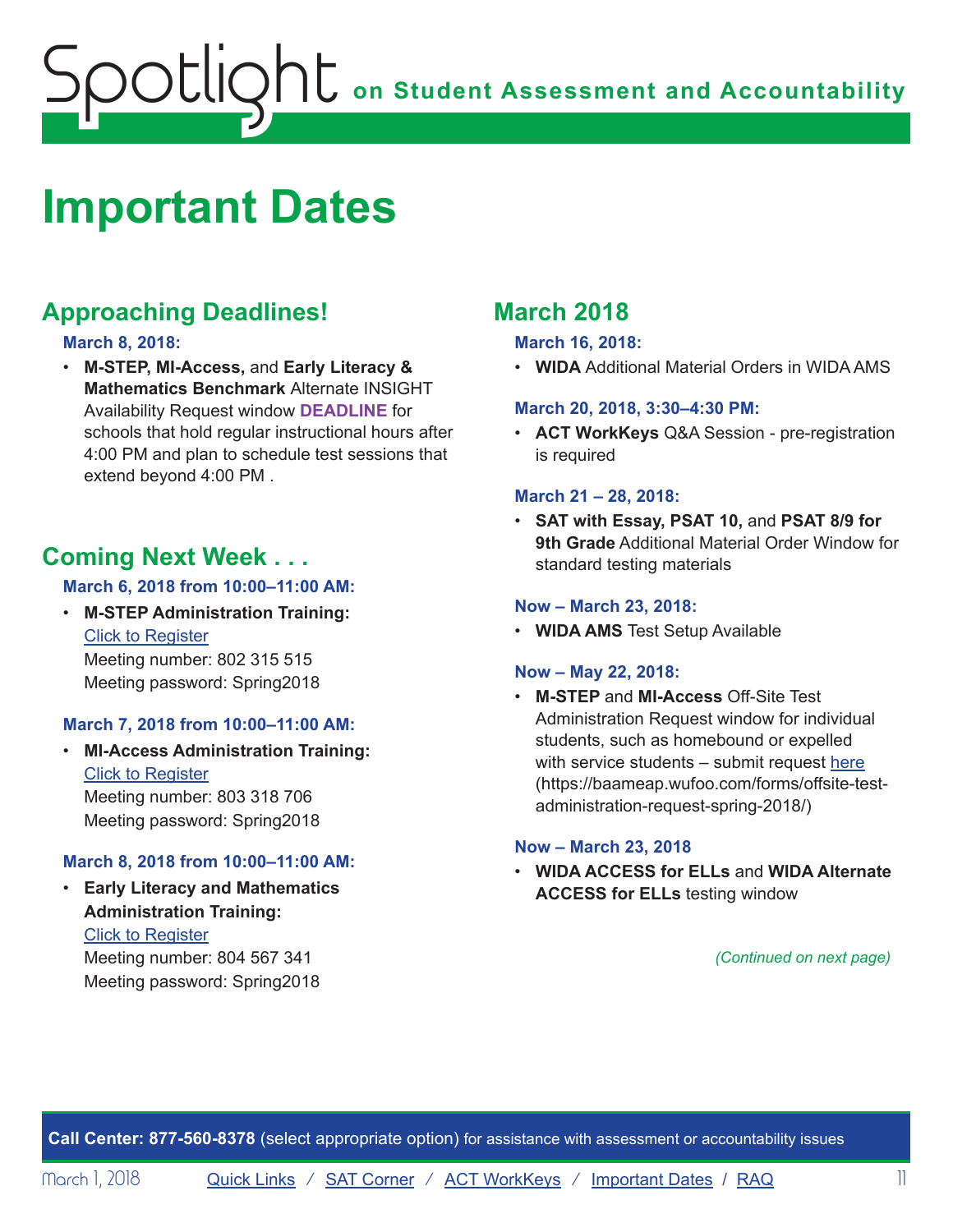# **April 2018**

## **April 9 – May 4, 2018:**

• **M-STEP–grades 5, 8, and 11** Online Test Administration Window

### **April 9 – May 25, 2018:**

• **MI-Access Alternate Assessments–grades 3-8 and 11** Online Test Administration Window

### **April 10, 2018:**

• **SAT with Essay** Initial Test Day

## **April 10 and/or 11, 2018:**

• **PSAT for grades 9 and 10** Initial Test Dates

### **April 11, 2018:**

• **ACT WorkKeys** Initial Test Day

### **April 30 – May 25, 2018:**

• **M-STEP–grades 3, 4, 6 and 7** Online Test Administration Window